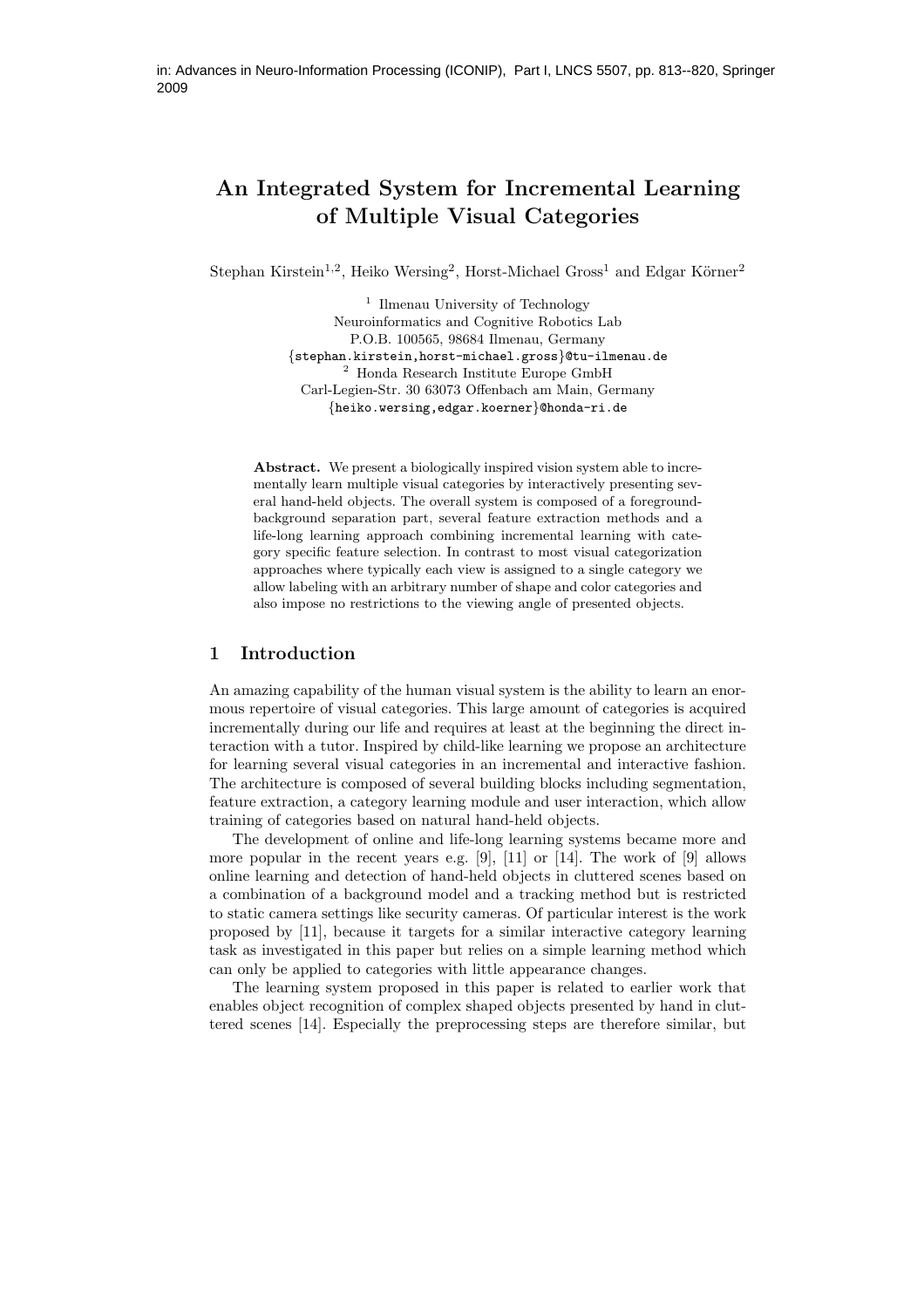several modifications to the feature extraction, the learning method and the user interaction were necessary to allow the same functionality for learning categories based on natural objects. Natural objects typically belong to several different categories (e.g. red-white car), therefore a decoupled representation for each category (for category red, white and car) is required, which can not be handled by typical incremental learning systems dealing with classification tasks. This decoupling leads to a more condensed representation and higher generalization performance compared to classification architectures. Additionally several modifications with respect to the figure-ground segregation were applied.

Since several years many architectures dealing with object detection and categorization tasks have been proposed in the computer vision community. Interestingly most of these approaches are only based on local parts-based features, which are extracted around some defined interest points (e.g. implicit shape models (ISM) [8]) to build up object models for categories like faces or cars. The advantages of such models are their robustness against partial occlusion and scale changes, but also the ability to deal with clutter. The main drawback of these architectures is the restriction to the canonical view of a certain category, while objects in a natural environment usually occur in many different orientations. Typically such architectures also require long training phases to generate the object models, which make them unsuitable for interactive training. A recent work of [2] tries to overcome this speed limitation and proposes a combined approach of ISM [8] and a semi-supervised clustering algorithm which enables to incrementally build up object categories based on dialog interactions with a human teacher. Although the general approach is interesting because it minimizes the necessary interaction with a tutor, it still does not allow learning of categories from arbitrary viewpoints.

The manuscript is structured as follows: in Section 2 we describe the building blocks of our category learning system and show its ability to incrementally learn several visual categories in Section 3. Finally we discuss the results and related work in Section 4.

# 2 Incremental Category Learning System

In the following we describe the building blocks of our learning system (see Fig.1) composed of preprocessing, figure-ground segregation, and several feature extraction methods providing shape and color information. The core part of our category learning system is a life-long learning vector quantization method which is trained in direct interaction with a human tutor.

## 2.1 Preprocessing and Figure-ground Segregation

The input to our category learning system is a stream of image pairs taken by a camera head with pan-tilt unit and parallel aligned cameras. Depth information is calculated after the rectification of both camera images to correct lens distortion. This depth information is used to generate an object hypothesis in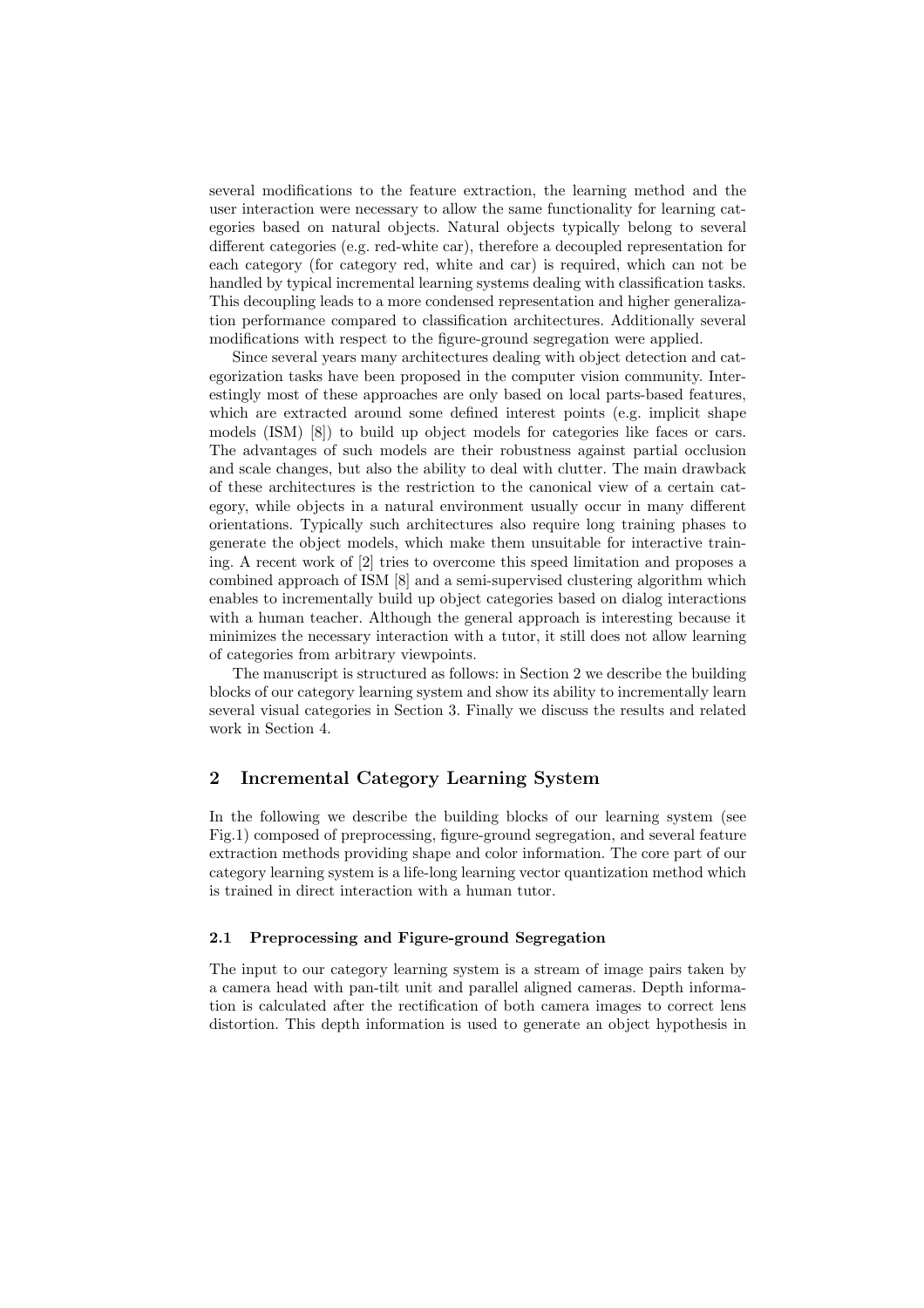

Fig. 1. Category Learning System. Based on an object hypothesis extracted from the depth map a figure-ground segregation is performed. The detected foreground is used to extract color and shape features. Color features are extracted as histogram bins in RGB space. In contrast to most other categorization approaches we combine holistic features obtained with a detection hierarchy and parts-based features based on SIFT-descriptors. All extracted features are concatenated into a single structureless vector which, together with the category labels provided by a human tutor, is the input of the incremental category learning module.

cluttered scenes, where we assume that things in the near range of the camera system are of particular interest for the system. The result of the preprocessing is a region of interest (ROI) used to localize and track segments in the scene.

This extracted segment still contains a substantial amount of background clutter, but for the incremental build up of category representations it is beneficial if such clutter is suppressed. Therefore we apply an additional figure-ground segregation as proposed by [1] to reduce this influence. The basic idea of this segregation method is to use learning vector quantization (LVQ) to learn a predefined number of distinct prototypes for foreground and background where the noisy depth information is used as initial hypothesis. The learning of these prototypes is based on different feature maps consisting of RGB-color features as well as the pixel positions. Instead of the standard Euclidean metrics, for the distance computation additional prototype specific relevance factors are calculated based on generalized matrix LVQ [10]. These relevance factors are adapted online and dynamically weight the different maps to maximize the margin between foreground and background. The output of this segregation step is a binary mask defining the foreground. In the following processing steps only foreground pixels are used to extract category specific features.

#### 2.2 Feature Extraction

Color Features. For the representation of color information we use the common histogram binning method which combines robustness against view and scale changes with computational efficiency [12]. Overall  $6x6x6=216$  histogram bins within the RGB space are used, where typically a small amount of features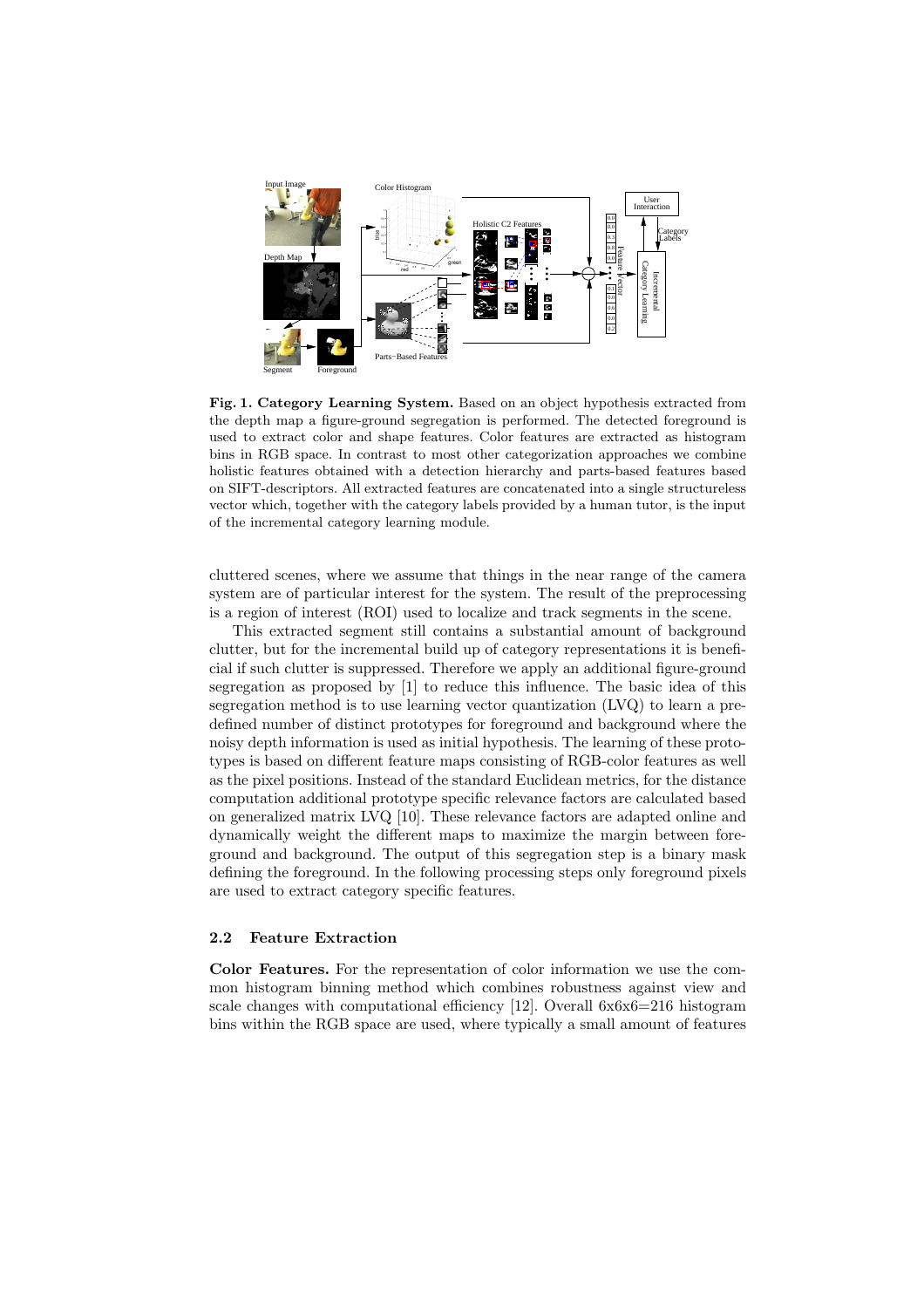are specific for a complete color category.

Shape Features. The shape features are obtained by a hierarchical feed-forward architecture and parts-based feature detectors. The feature detectors of the hierarchical feed-forward architecture are obtained by unsupervised learning, providing a set of general but less category-specific features, while the parts-based features are trained supervised with respect to category specificity. We combine these different shape features to show the ability of the category learning method to select appropriate features out of a large amount of possible candidates. Such feature combinations are rare because most categorization methods rely on parts-features only, but in offline experiments we recognized an increase in categorization performance, when both extraction methods are combined compared to using them individually.

The hierarchical feed-forward architecture is based on weight-sharing and a succession of feature detection and pooling stages (see [13] for details). The first feature-matching layer S1 is composed of four orientation sensitive Gabor filters. Additionally a Winner-Take-Most mechanism between features at the same position and a final threshold function is applied. The following C1 layer subsamples the S1 features by pooling down to a quarter of the original resolution in both directions using a Gaussian receptive field and a sigmoidal nonlinearity. The 50 features in the intermediate layer S2 are obtained by sparse coding and are sensitive to local combinations of the features from the C1 layer. The layer C2 again performs spatial integration and reduces the resolution to a half in each direction, resulting in 50 18x18 sparsely activated feature maps with a total dimensionality of 16200, where typically less than 10% of all features are non-zero.

As parts-based feature detectors a set of preselected SIFT-descriptors is used as proposed by [4]. For each new object view the response of those detectors is calculated at each location in the image using the dot product as similarity measure. The maximum response per feature detector is kept and stored in an activity vector, which neglects all spatial information. The offline feature selection scheme follows the approach described in [4], where all SIFT-descriptors of each training image are clustered into 100 components. Out of the large number of resulting clusters an iterative scheme selects at each step a SIFT-descriptor as new detector until a given number is reached (e.g. 100 in our case). The choice of detectors is based on the highest additional gain for a certain shape category. Combined Feature Representation. All extracted features of an image are combined into a single structureless and sparsely activated feature vector  $\mathbf{x}^i$  =  $(x_1^i, ..., x_F^i)$ , with resulting feature space dimensionality of  $F=16516$ . The task of the category learning method, described in the next section, is to automatically select a category specific feature subset, which best represents the category without the given knowledge which features contain color or shape information.

## 2.3 Incremental and Interactive Category Learning

The learning of visual categories is based on a limited and changing set of labeled training vectors, which are stored into a short term memory (STM). The category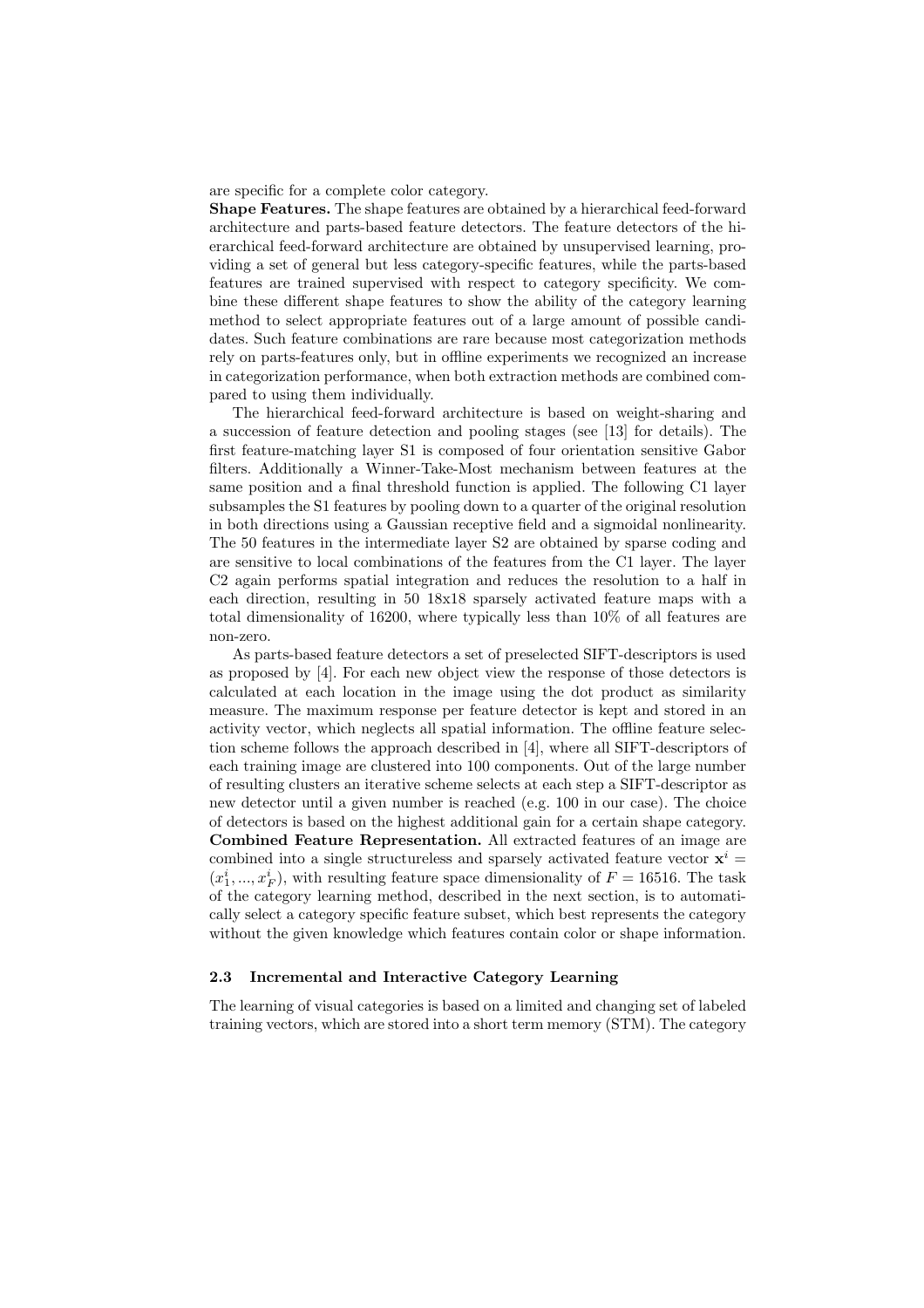learning method must be able to extract the category informations from the STM and conserve this information in the long term memory (LTM) representation. To achieve this transfer an incremental exemplar-based network is combined with a forward feature selection method. This allows life-long learning and enables a separation of cooccuring visual categories based on selected category-specific feature sets, which most exemplar-based networks can not handle.

Short Term Memory. This memory type is similar to the online learning vector quantization method developed earlier [5]. In contrast to the naive approach, where each view is stored in the STM a similarity calculation is performed based on all vectors with identical category label list. New views are only added to the STM if the similarity to such vectors is below a specified insertion threshold  $S_T$ . Based on this simple selection schema it could be shown [5], that the number of training views can be reduced by about 30% without losing generalization performance, and reducing the LTM training time. Additionally we assume a limited memory size of the STM, which requires a deletion heuristic of feature vectors if the capacity limit is reached. Therefore STM vectors are deleted which belong to the same category label list and for which almost no categorization errors occur. Such vectors are already successfully transferred to the LTM and can be deleted without information loss.

Long Term Memory. The general idea of the category LVQ (cLVQ) method is to iteratively make small changes to the representation of erroneous categories. After a change the performance gain is calculated, based on all available training vectors. If the increase is larger than a threshold  $\epsilon$  the feature or LVQ node is permanently added to the representation and otherwise removed.

For guiding the feature testing we use a statistical feature scoring method (see [3] for an introduction to feature selection methods) as proposed in [6], where a single scalar  $r_{fc}$  for each category c and feature f is calculated to estimate the category specificity. Similar to the development of children, the feature scoring is only based on previously seen exemplars of a certain category and can strongly change if further information is encountered. Therefore we continuously update the feature scoring values to follow this change and also allow in rare cases the deletion of selected features. The feature testing itself selects predominately those features which occur almost exclusively for a certain category and also are often present in the most categorization errors. In parallel to the incremental selection of features also new LVQ nodes are inserted and tested. For the node insertion we propose to insert new LVQ nodes based on the training vectors with most categorization errors. This typically leads to an improvement for several categories and generates a compact representation, which is a major requirement for fast and interactive learning.

For the LTM representation each cLVQ node  $\mathbf{w}^k$  is assigned to a vector  $\mathbf{u}^k =$  $(u_1^k,...,u_C^k)$  of arbitrary color and shape categories, where each  $u_c \in \{-1,0,+1\}$ labels a  $\mathbf{w}^k$  as positive or negative example of a category. The third state  $u_c = 0$ means unknown category membership and is required to incrementally resolve categorization errors, while imposing no representational changes to error free categories. For the calculation of winning node  $\mathbf{w}^{k_{\min}(c)}(\mathbf{x}^i)$  for category c the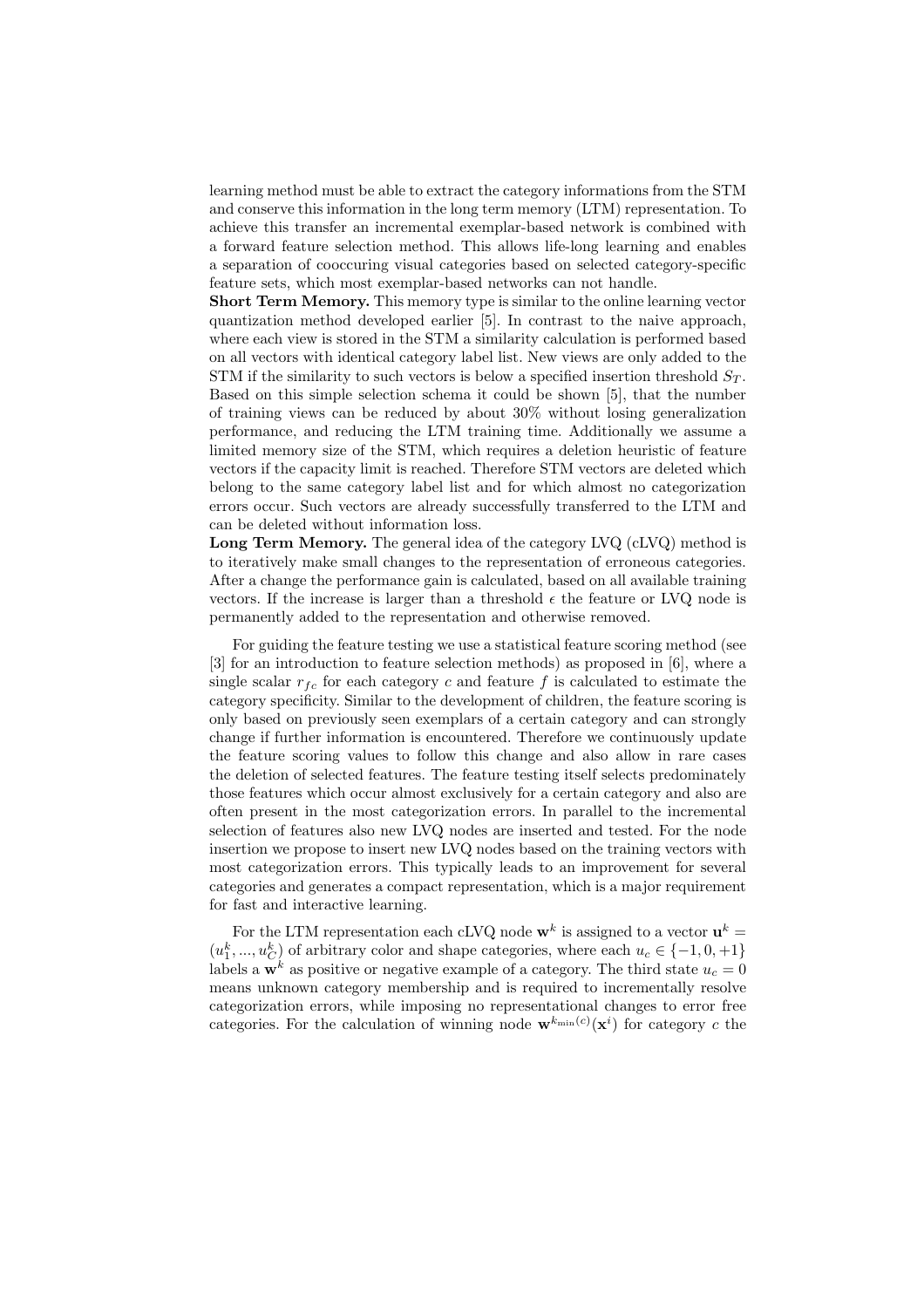Euclidean distance computation is combined with dynamic metric adaptation, based on the obtained feature scoring values:

$$
||\mathbf{x}^{i} - \mathbf{w}^{k}||_{\lambda_c}^{2} = \sum_{f=1}^{F} \lambda_{cf} (x_f^{i} - w_f^{k})^{2},
$$
\n(1)

where  $\lambda_{cf} = r_{fc}$  for all features f selected for category c, while all other  $\lambda_{cf} = 0$ and thus have no influence on the distance computation. For the adaptation of the winning node  $\mathbf{w}^{k_{\min}(c)}(\mathbf{x}^i)$  of category c, the standard LVQ learning rule [7] is used, but is restricted to the selected feature dimensions of category c. Additionally the learning rate is dependent on the node age, which allows strong modification of newly inserted nodes, while the representation of well-adapted nodes is conserved.

User Interaction. For interactively providing label information to the STM and LTM we use a simple state-based user interface. This user interface is based on a list of predefined labels, including some wild card labels, to allow the labeling of categories, for which no category label is defined. All labels can be provided to the system in any arbitrary order. In general the user interaction is composed of two operation modes. The default user interaction mode is that the learning system generates a hypothesis list of currently present categories, which afterward can be corrected or confirmed by the user. The other possibility is that the user directly provides category labels, to label previously unknown categories.

## 3 Experimental Results

For all experiments several complex shaped objects are freely rotated in front of our camera system. Based on the extracted features and the current category representation in the LTM the category decision which categories are currently detected is communicated to the user. This hypothesis generation is repeated until the user confirms or corrects the categorization decisions of the LTM representation, which then triggers the collection of new training vectors into the STM. This means our category learning method has two operation states, where in the one state it produces category hypotheses and in the other state, when confirmed category labels are available, it collects new training vectors in the STM, which later are transferred into the LTM representation. The incremental learning of the LTM representation is performed in both states and is even continued, if currently no new object views are presented, because this knowledge transfer typically takes much longer than the STM training.

Overall our system is distributed on three different 3 GHz CPUs running at a frame rate of 8-10 Hz, which is fast enough to show the desired incremental and life-long learning ability of our system. We consider two different scenarios summarized in Fig. 2. For the first scenario, we start with a blank STM and LTM representation, where we show how efficient the training of categories can be done based on only few representatives of the corresponding category, typically requiring less than 10 min training time. At this state the learning system is able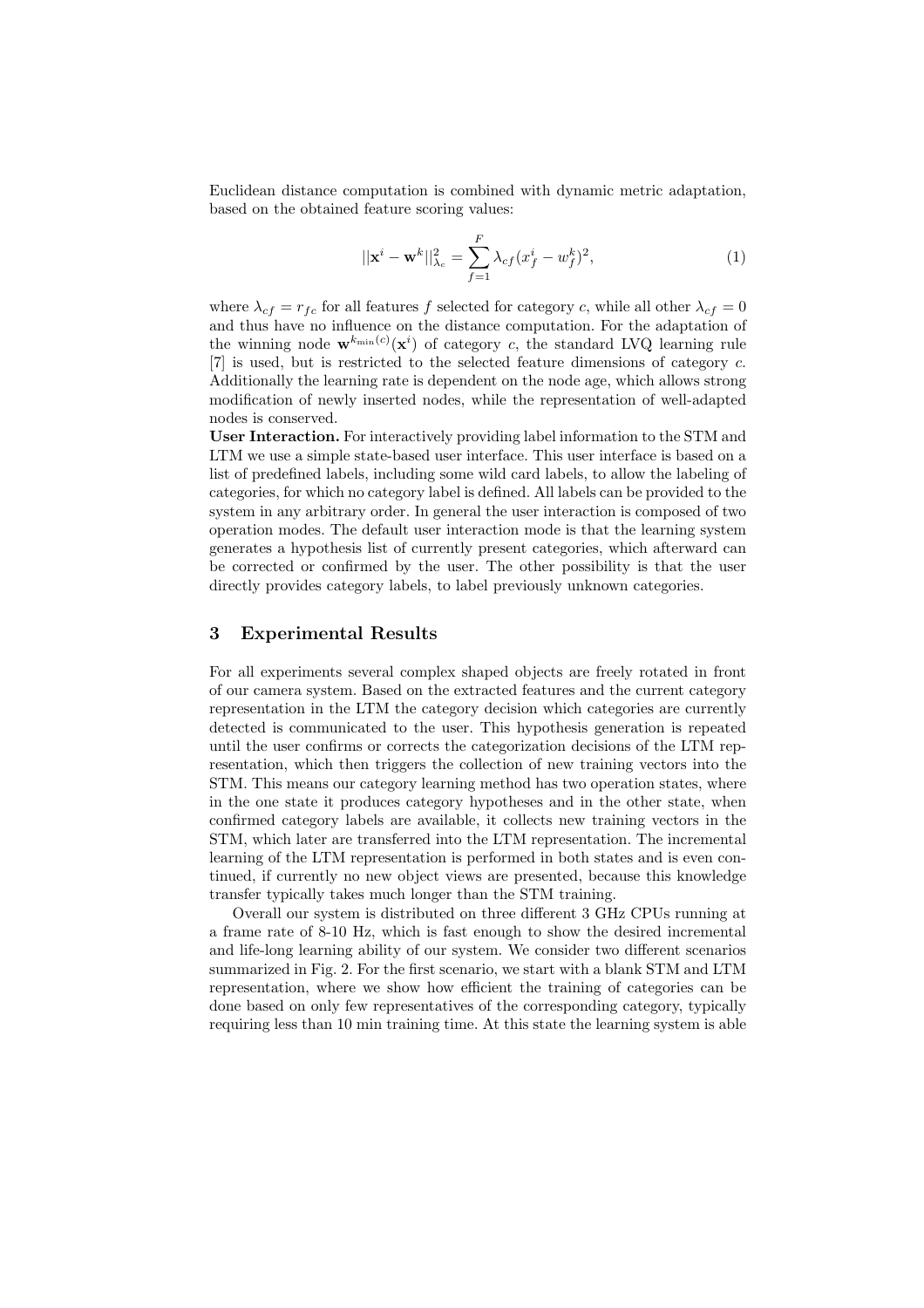

Fig. 2. Incremental learning of visual categories. The formation of selected features and allocated nodes are shown over time, while presenting different objects for starting with a) blank memory and b) at a later learning stage. It can be seen how many cLVQ nodes (dotted lines) are allocated over time, while additionally the change of selected features are shown for each known category (dashed and solid lines). We also added the categorization decisions of the learning system, communicated to the user on top of the figure with sloped text, while the confirmed category labels provided by the user are denoted underneath, separated by semicolons. Additionally the intervals where new training vectors are collected into the STM are marked with  $\langle \rangle$ .

to detect the categories reliably for objects already presented to the system, but typically the generalization to completely new objects is quite poor. For the second scenario we used the representation after about one hour training time, where in the mean time more representatives of the trained categories were shown, which strongly improved the representation and also the generalization performance. Here it should be mentioned that even after more elaborate training the number of allocated features for each category is still small compared to the overall number of extracted features, which is a basic requirement for interactive training. Additionally we show that adding new categories to the representation can be done in a flexible way, without affecting the already known categories.

## 4 Discussion

We have presented a learning system able to interactively learn arbitrary visual categories in a life-long learning fashion. To our knowledge this is the first category learning system which allows category learning based on complex shaped objects held in the hand. Comparable architectures as proposed by [11] or [2] learn categories based on objects placed on a table, which simplifies the ROI detection and figure-ground segregation. Additionally it also strongly reduces the appearance variations of the presented objects and therefore makes the category learning task much easier. We also allow different categories for a single object, while typically the categories are trained independently.